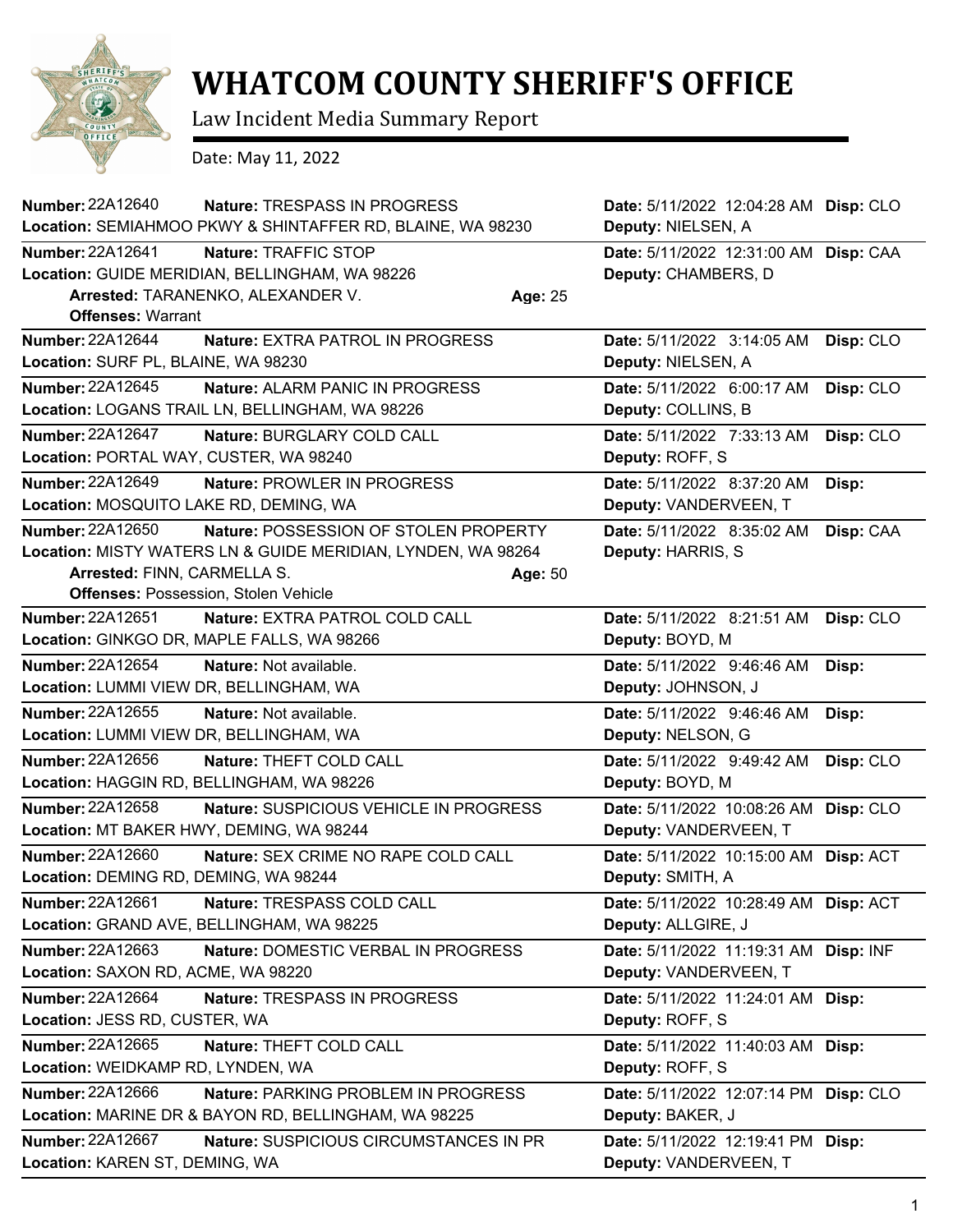| <b>Number: 22A12668</b><br><b>Nature: MVA NON BLKING/NON INJURY IN P</b> | Date: 5/11/2022 12:55:50 PM Disp: CLO |           |
|--------------------------------------------------------------------------|---------------------------------------|-----------|
| Location: LOST FORK LN, BELLINGHAM, WA 98229                             | Deputy: BAUMAN, L                     |           |
| <b>Number: 22A12669</b><br>Nature: VANDALISM COLD CALL                   | Date: 5/11/2022 11:13:51 AM Disp: CLO |           |
| Location: SILVER LAKE RD, MAPLE FALLS, WA 98266                          | Deputy: BOYD, M                       |           |
| <b>Number: 22A12670</b><br>Nature: VEHICLE PROWL COLD CALL               | Date: 5/11/2022 12:18:32 PM Disp: CLO |           |
| Location: LAKE LOUISE DR, BELLINGHAM, WA 98229                           | Deputy: BOYD, M                       |           |
| <b>Number: 22A12671</b><br>Nature: MISSING CHILD IN PROGRESS             | Date: 5/11/2022 1:39:07 PM            | Disp:     |
| Location: KNEUMAN RD, SUMAS, WA                                          | Deputy: COLLINS, B                    |           |
| <b>Number: 22A12672</b><br>Nature: WELFARE CHECK IN PROGRESS             | Date: 5/11/2022 1:39:24 PM            | Disp:     |
| Location: ENTERPRISE RD, FERNDALE, WA                                    | Deputy:                               |           |
| Number: 22A12673<br>Nature: ASSIST CITIZEN IN PROGRESS                   | Date: 5/11/2022 2:17:16 PM            | Disp: CLO |
| Location: MT BAKER HWY, DEMING, WA 98244                                 | Deputy: COLLINS, B                    |           |
| Number: 22A12675<br>Nature: ASSIST AGENCY IN PROGRESS                    | Date: 5/11/2022 3:14:28 PM            | Disp: CLO |
| Location: GRAND AVE, BELLINGHAM, WA 98225                                | Deputy: ASSINK, G                     |           |
| Number: 22A12676<br>Nature: SERVE PAPERS IN PROGRESS                     | Date: 5/11/2022 3:16:05 PM            | Disp:     |
| Location: BENNETT DR, BELLINGHAM, WA                                     | Deputy:                               |           |
| Number: 22A12677<br>Nature: THEFT COLD CALL                              | Date: 5/11/2022 3:25:51 PM            | Disp:     |
| Location: BELLWOOD DR, MAPLE FALLS, WA                                   | Deputy: INGERMANN, N                  |           |
| Number: 22A12679<br>Nature: REFER TO WSP IN PROGRESS                     | Date: 5/11/2022 3:47:10 PM            | Disp:     |
| Location: GUIDE MERIDIAN & RIVER RD, WA                                  | Deputy:                               |           |
| <b>Number: 22A12680</b><br>Nature: WELFARE CHECK IN PROGRESS             | Date: 5/11/2022 3:55:50 PM            | Disp: CLO |
| Location: MISSION RD, BELLINGHAM, WA 98226                               | Deputy: INGERMANN, N                  |           |
| Number: 22A12681<br>Nature: SHOTS IN PROGRESS                            | Date: 5/11/2022 4:05:10 PM            | Disp:     |
| Location: GRANDVIEW RD, BLAINE, WA                                       | Deputy: ROFF, S                       |           |
| Number: 22A12682<br>Nature: VEHICLE PROWL COLD CALL                      | Date: 5/11/2022 4:16:00 PM            | Disp: CLO |
|                                                                          |                                       |           |
| Location: LOCUST RD, BELLINGHAM, WA 98225                                | Deputy: BOYD, M                       |           |
| Number: 22A12683<br>Nature: HIT AND RUN IN PROGRESS                      | Date: 5/11/2022 4:29:36 PM            | Disp: PEN |
| Location: PACIFIC HWY & SLATER ROAD, FERNDALE, WA 98230                  | Deputy: MELLEMA, S                    |           |
| <b>Number: 22A12684</b><br>Nature: BURGLARY COLD CALL                    | Date: 5/11/2022 4:49:15 PM            | Disp: CLO |
| Location: GOLDEN VALLEY DR, MAPLE FALLS, WA 98266                        | Deputy: INGERMANN, N                  |           |
| <b>Number: 22A12685</b><br>Nature: ASSIST CITIZEN COLD CALL              | Date: 5/11/2022 4:53:02 PM            | Disp: CLO |
| Location: BIRCH BAY LYNDEN RD, BLAINE, WA 98230                          | Deputy: WOOD, B                       |           |
| Number: 22A12686<br>Nature: MENTAL IN PROGRESS                           | Date: 5/11/2022 4:54:56 PM            | Disp:     |
| Location: SANDERS CT, POINT ROBERTS, WA                                  | Deputy: ALLEN, J                      |           |
| Number: 22A12688<br>Nature: DOMESTIC PHYSICAL IN PROGRESS                | Date: 5/11/2022 5:23:29 PM            | Disp:     |
| Location: BIRCHWOOD AV, BELLINGHAM, WA                                   | Deputy: STREUBEL, A                   |           |
| Number: 22A12689<br>Nature: WATCH FOR IN PROGRESS                        | Date: 5/11/2022 5:31:48 PM            | Disp:     |
| Location: NORTHWEST DR & SMITH RD, BELLINGHAM, WA                        | Deputy:                               |           |
| Number: 22A12691<br>Nature: ASSIST AGENCY IN PROGRESS                    | Date: 5/11/2022 6:16:13 PM            | Disp: CLO |
| Location: FIR ST, BLAINE, WA 98230                                       | Deputy: WOOD, B                       |           |
| Number: 22A12692<br>Nature: ASSIST AGENCY COLD CALL                      | Date: 5/11/2022 6:20:53 PM            | Disp: CLO |
| Location: E SMITH RD, BELLINGHAM, WA 98226                               | Deputy: ASSINK, G                     |           |
| Number: 22A12693<br>Nature: WELFARE CHECK IN PROGRESS                    | Date: 5/11/2022 6:28:19 PM            | Disp:     |
| Location: PINCHER ST, BELLINGHAM, WA                                     | Deputy:                               |           |
| Number: 22A12695<br>Nature: WHATCOMM RECORD IN PROGRESS                  | Date: 5/11/2022 6:42:21 PM            | Disp:     |
| Location:                                                                | Deputy:                               |           |
| Number: 22A12696<br>Nature: Not available.                               | Date: 5/11/2022 8:28:23 PM            | Disp:     |